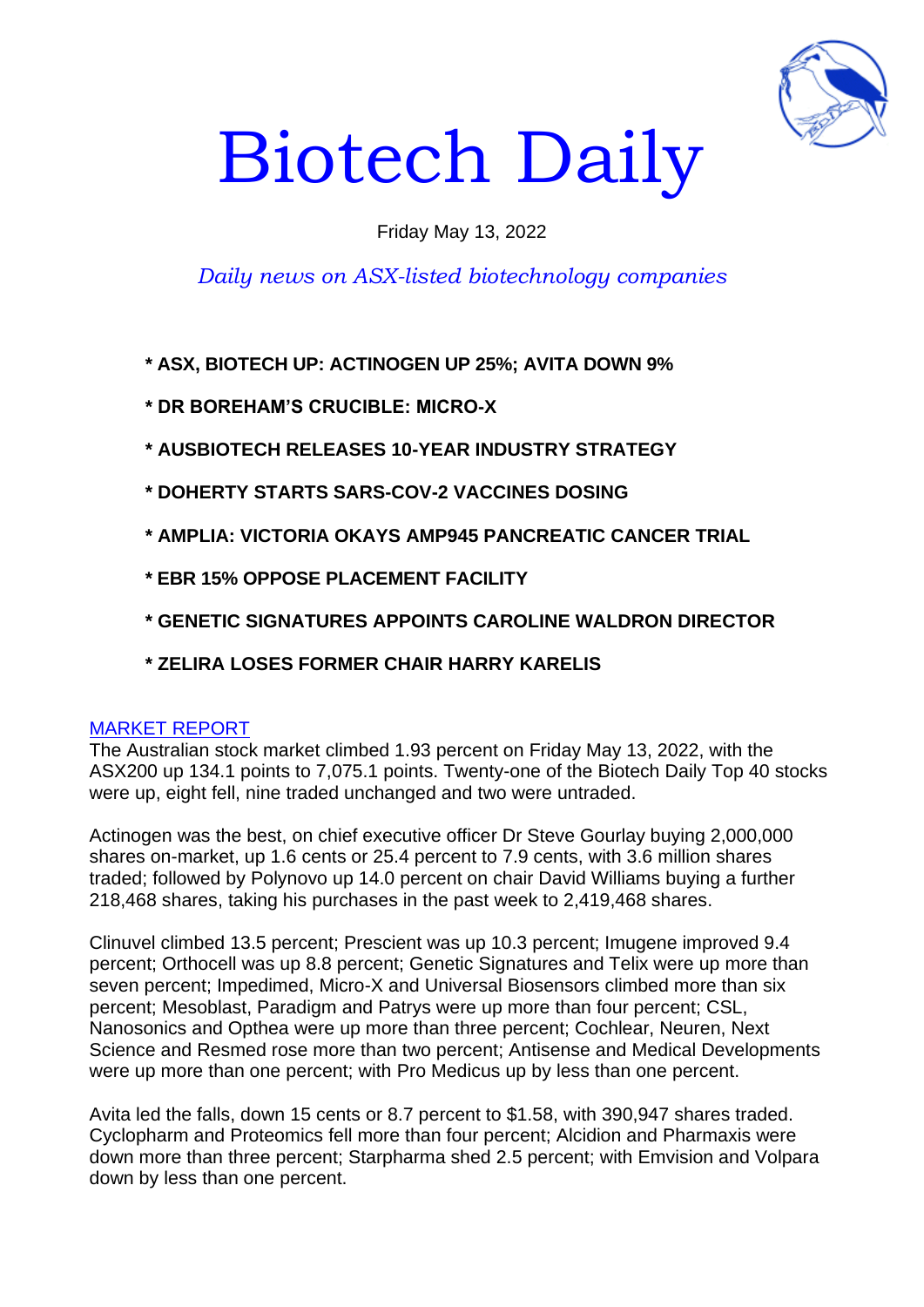# DR BOREHAM'S CRUCIBLE: MICRO-X

# **By TIM BOREHAM**

# **ASX code:** MX1

**Share price:** 16.5 cents; **Shares on issue:** 461,454,266; **Market cap:** \$76.1 million

**Chief executive officer:** Peter Rowland

**Board:** David Knox (chair), Mr Rowland, Yasmin King, Dr Alexander Gosling, Jim McDowell, Patrick O'Brien

**Financials (March quarter 2022):** receipts \$2.06 million, revenue \$1.5 million, net cash outflows \$3.56m, cash of \$16.1 million, quarters of available funding: four.

**Identifiable major holders:** Perennial Value Management 14.6%, Tiga Trading-Thorney Investments 5.7%, Acorn Capital 5.3%, Australian Super 5.2% (Regal Funds Management held 5.6% but ceased to be a substantial holder on March 23, 2022.)

The Adelaide based innovator in lightweight and portable x-ray technology can't be accused of not doing its bit for the war effort in the Ukraine which - frankly - is looking like an old-fashioned battle between good and evil.

Micro-X is supplying its so-called Rover bedside imaging units to the US-based charity Revived Soldiers Ukraine. Developed at the request of the Australian Defence Force, these "ruggedized" battery-operated units are designed to be used in the field.

At 95 kilograms, the Rovers are much lighter than standard mobile x-ray units which weight between 350kg and 600kg.

At last count, 11 units had been shipped to the front line. Intriguingly, Revived Soldiers Ukraine is a well-established, registered US charity, having been set up in 2015 to provide medical and humanitarian assistance. Suffice to say they really have their work cut out, now …

## **About Micro-X**

Based on its patented cold cathode know-how, Micro-X is also pursuing airport security, stroke detection and explosives detection applications.

Micro-X's mobile medical x-ray device, the Carestream DRX Revolution Nano, is already approved in more than 30 countries, with 250 units sold to date. Then there's the aforementioned Rover, for use in military applications such as mobile army hospitals.

Micro-X was founded in 2011, based on technology acquired from Xinray, a University of North Carolina spin-off company. Xinray planned to develop the tech itself, but these plans were sidelined, apparently because Xinray's people had more of an academic bent understandably.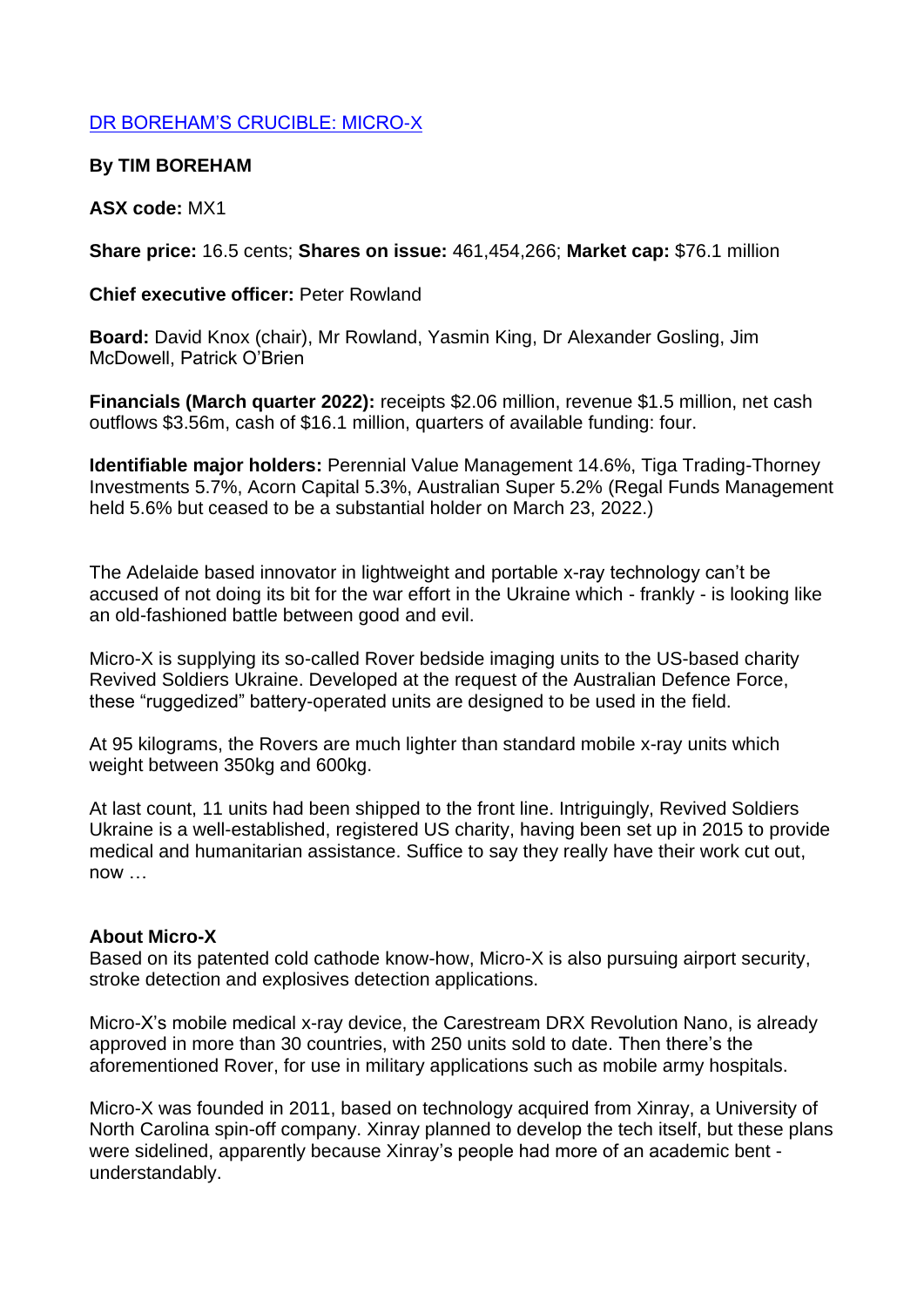Off its own bat, Micro-X took up the quest of making its own carbon nanotubes and mass producing them to consistent quality. This is not as easy as it sounds and took some clever people to implement.

Micro-X listed on December 21, 2015, raising \$20 million at 50 cents apiece.

Mr Rowland is the former chief executive of Adelaide optical equipment maker Ellex (Medical Lasers) and among other jobs was BAE (British Aerospace) Systems business development head.

Micro-X carries out most of its development in the Adelaide suburb of Tonsley, but it recently opened a Seattle facility to oversee its sizeable US operations.

## **Warning! X-ray-ted content**

X-rays still sound science fiction-y but the underlying technology is little changed since Germany physicist Wilhelm Rongen's accidental brainwave in 1895: a heated filament cathode that generates electrons in a vacuum tube.

These electrons are then accelerated by high voltage on to a tungsten anode target to produce x-rays on impact.

In short, the process is inefficient because a lot of waste heat is produced and the electrons don't all move in the right direction. Micro-X's cold cathode technique is based on an array of four-nanometre wide carbon tubes, under an electrified fine mesh structure.

While standard computed tomography (CT) scanners use only one x-ray source to rotate around an object, these electronically-controlled x-ray tubes enable x-ray beams to be fired from different angles and with no moving parts.

The upshot is the tubes can be made substantially smaller and 95 percent lighter - one kilogram compared with 20 kilograms.

#### **Deals deals deals**

Micro-X attributes its early sales momentum to its tie up with its worldwide distributor, Carestream Health Inc (formerly Kodak Medical Imaging). Carestream and Micro-X struck a five-year exclusive agreement in 2016, but in November 2020 the deal was modified to allow Micro-X to sell directly or via other agents.

On March 28, 2022 the company announced a non-exclusive, multi-year US distribution deal with the San Diego based MXR Imaging Inc, the country's biggest independent provider of radiology equipment

On April 4, Micro-X followed up with a collaboration and supply deal with the listed French x-ray equipment manufacturer DMS Imaging SA.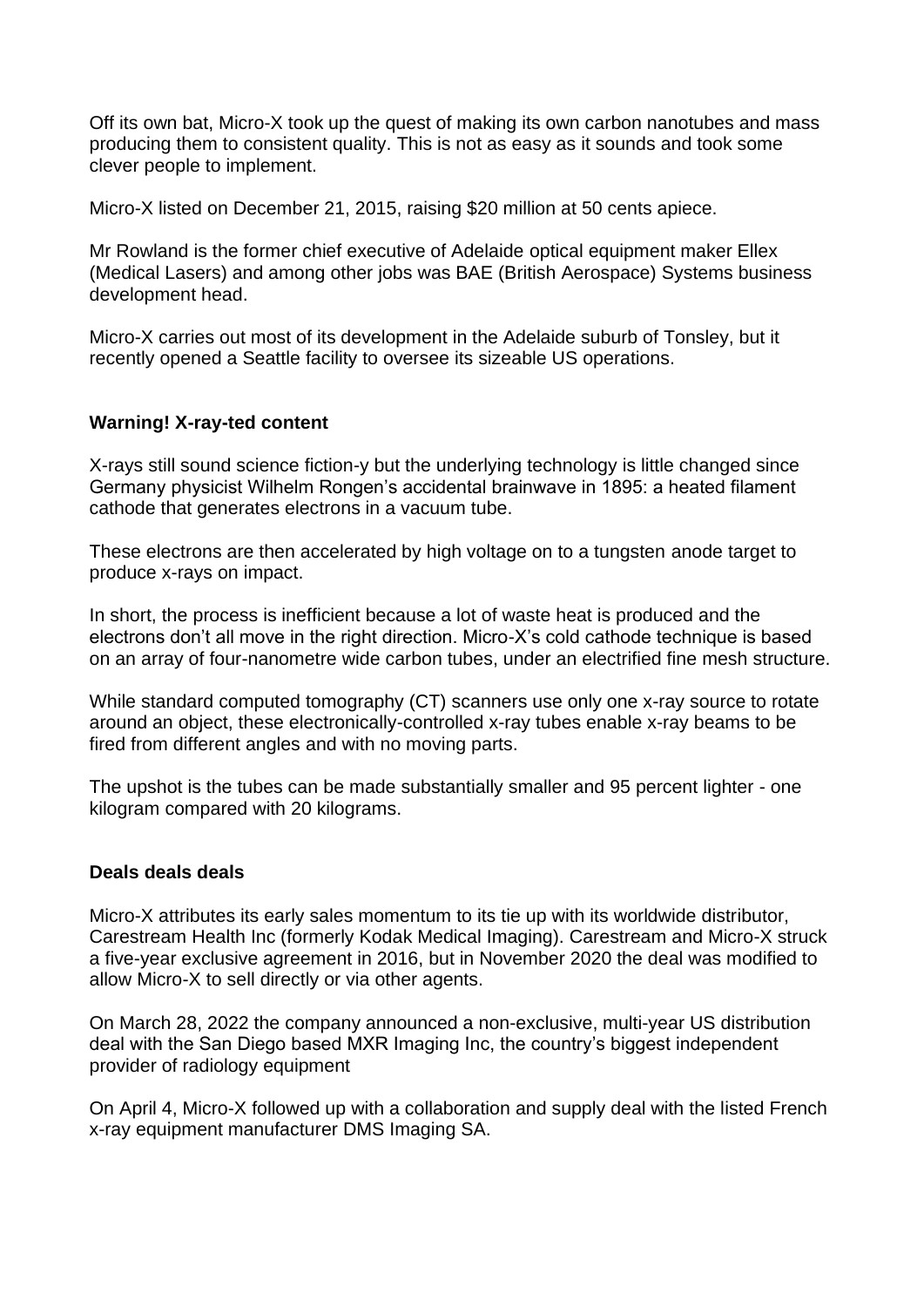The idea is that DMS will embed Micro-X's x-ray tech in an "innovative" product. As a guide to what it might mean financially for Micro-X, DMS has annual revenue of \$54 million and sells in 140 countries.

In July 2021, the company unveiled a version of the Rover, using third-party imaging software tailored for small animal examinations.

Australians spend \$2.6 billion a year on veterinary services, so globally the market is a multi-billion-dollar opportunity.

## **Screening at an airport near you**

Also based on its cold-cathode technology, Micro-X is developing self-directed screening portals called Checkpoint, which integrates with passport scanning, photometric identification, body scans and luggage CT scans.

The big selling point is fewer staff and better detection.

"The concept is to shrink the x-ray component so it can be part of a self-service checkpoint," Mr Rowland says.

Micro-X already has two contracts with the US Transportation Safety Administration (TSA), which operates 2,200 x-ray lanes across 440 US airports. The TSA is an arm of the US Department of Homeland Security, which has stumped up \$US4 million in funding.

Micro-X also has two contracts with Britain's Transport Department, under its Future Aviation Security Solutions program. These deals pertain to funding the development of lightweight x-ray imaging for detecting explosives hidden in consumer devices.

The company cites a total addressable market of \$US24 billion for airports alone: \$US8 billion in the US and \$US16 billion for the rest of the world. Micro-X aims to launch Checkpoint in 2026.

"This is going to change the future of checkpoints at every American airport, and from there, the world," Mr Rowland says.

#### **Bomb disposal**

Micro-X is developing an imaging camera, called Argus, for remote one-sided-viewing of suspected improvised explosive devices (IEDs).

Weighing a mere 15 kilograms, Argus consists of a self-contained camera carried by a robot. In 10 seconds, the device can determine whether a suspicious object such as a backpack contains a bomb or something less innocuous.

"At the moment there is no choice but to get closer to the device than you would really like to be," Mr Rowland says.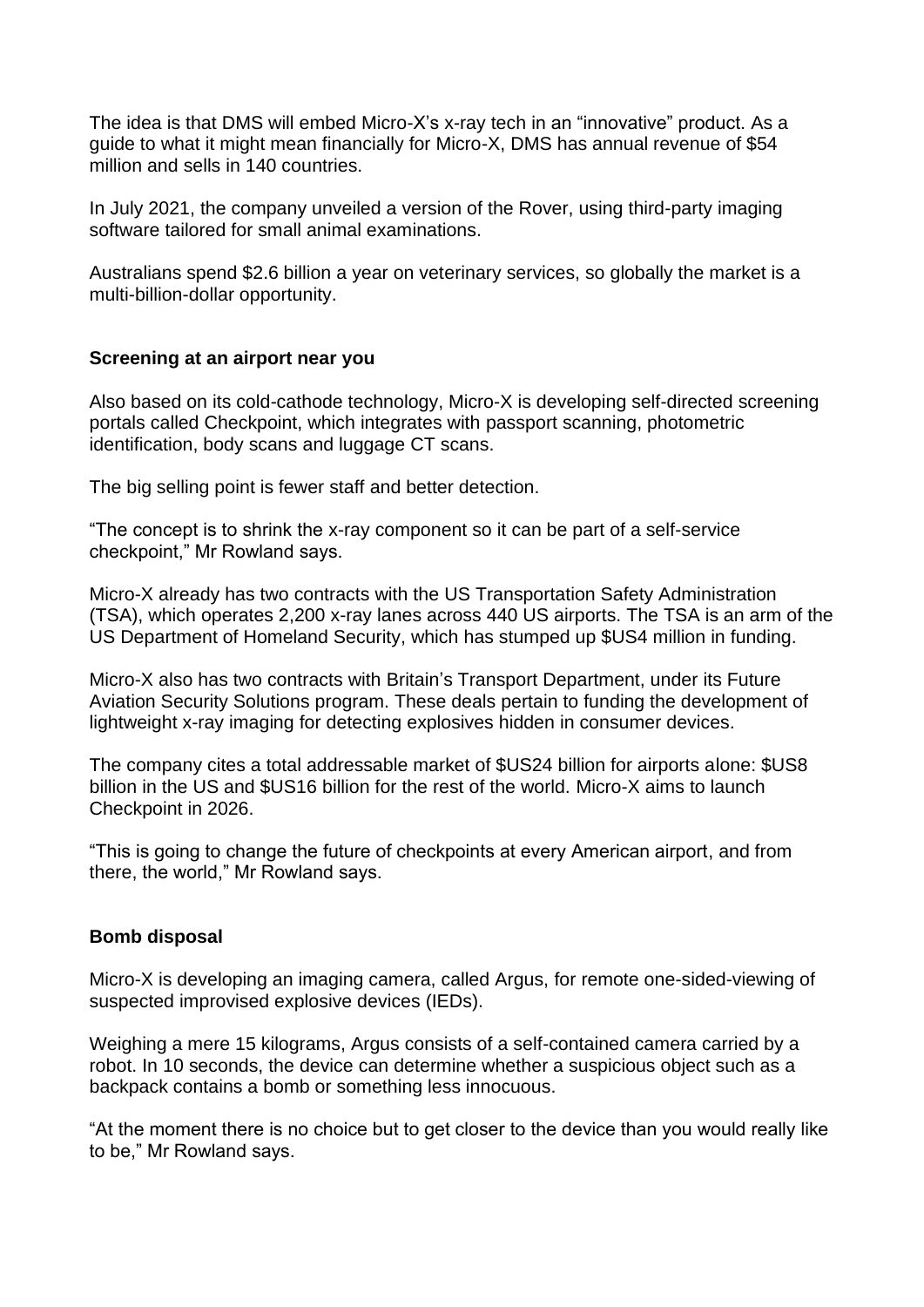He cites a total addressable market of \$US1.8 billion; the key markets being police counter terrorism units, the military and border forces looking for contraband.

The company reports that nine US agencies have requested trials, including the FBI. Mr Rowland notes there are 468 police bomb squads in the US alone.

"It's a marketer's dream," he says. "No matter how we price it, it's a rare bomb squad commander who will decide it's too expensive and put the lads in harm's way."

Argus was planned to be launched at the International Association of Bomb Technicians conference in July - always an explosive affair - but the big reveal is now expected towards the end of the year.

#### **Stroke of fortune**

Micro-X's stroke prevention work involves developing a lightweight computed tomography (CT) scanner for in-ambulance stroke diagnosis. As emergency medicos know, there's a so-called Golden Hour after a stroke in which patients need to be treated; otherwise, they're likely to end up with a permanent disability.

Three-quarters of strokes are clots rather than bleeding and they can be effectively treated if help - and drugs - are administered swiftly.

Micro-X's challenge was to replicate the imaging performance of the current standard-ofcare, an eight-slice helical, or spiral, CT scan. Called a ring scanner, the stroke imaging device would be small and light enough to be standard kit in ambulances. The device has 29 miniature x-ray tubes flashing on and off, creating the illusion of a rotating x-ray beam.

Each mini x-ray tube will use Micro-X's cold cathode tech, but the diameter of the tube will be reduced from 150mm to 40mm - about the size of a golf ball … or large hail stone.

In late March, the company declared that it had reached the second milestone in its program to developer a point-of-care stroke imager. This one is with the Australian Medical Research Future Fund and the Australian Stroke Alliance (ASA).

The milestone involved the ASA's clinical review team accepting Micro-X's submission that its CT design elements can "produce images to best practice clinical standards for stroke detection".

Micro-X also receives a \$900,000 milestone payment.

The company cites a total addressable market of \$US5 billion across 48,000 ambulances in North America and 60,000 in Europe.

Each unit is expected to cost around \$100,000, which sounds like good value given the average long-term cost of treating a stroke patient is around \$150,000

The company hopes to start patient trials within two years.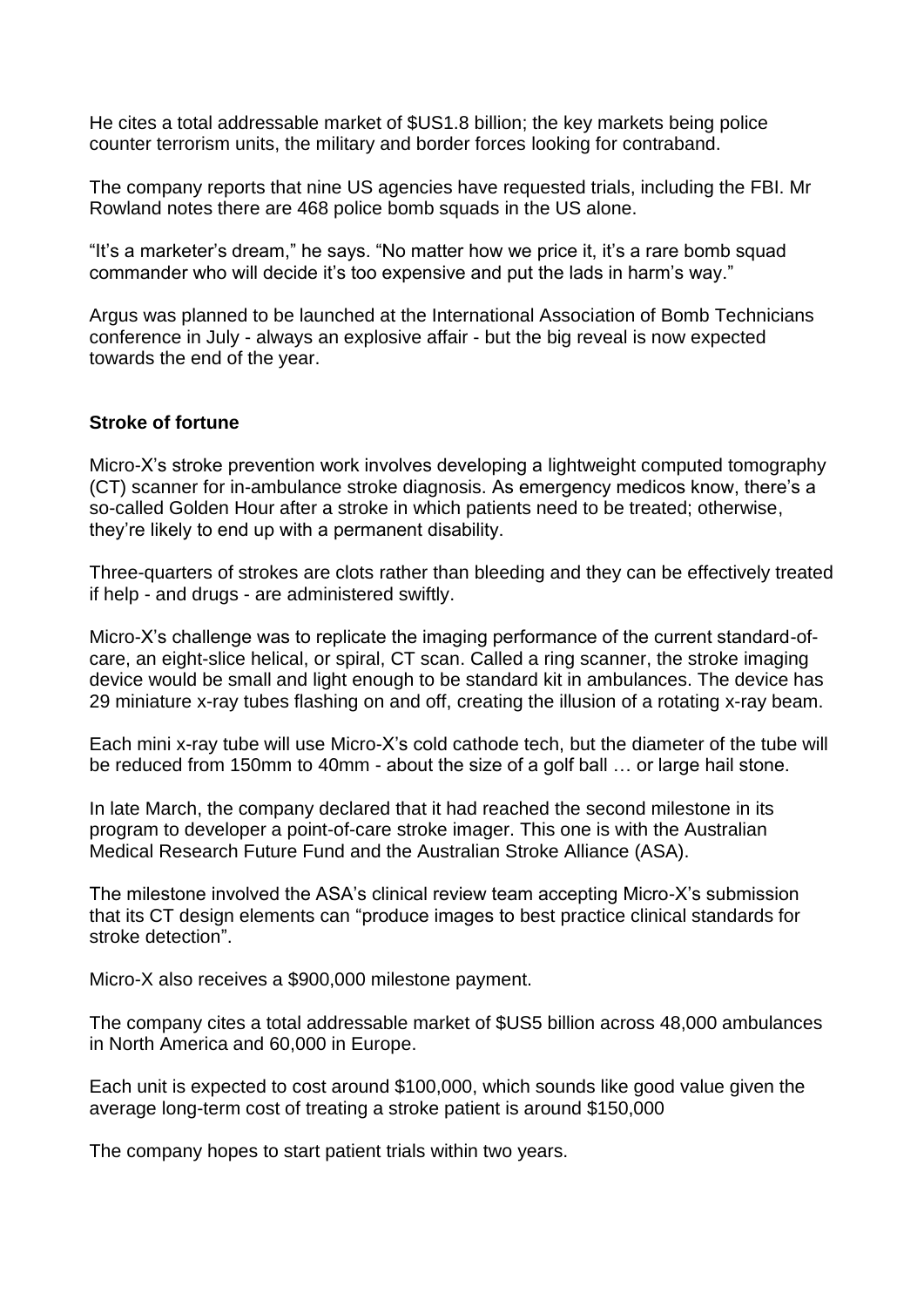## **Finances and performance**

Micro-X's March quarter was one of its best quarters to date, with revenue of \$3.56 million and receipts of \$2.06 million. The revenue included \$1.8 million of mobile Rover sales - \$800,000 from the Ukrainian charity - and a further \$1.7 million from grant and consulting fees (pertaining to the brain CT and baggage scanner projects).

The company has about \$16 million in cash, enough for four quarters. The company last went to the well in mid-2020, raising \$15 million in a placement and rights issue.

Broker Morgans forecasts revenue of \$12.2 million for the current year to June 2022, rising to \$32 million in 2022-'23 and \$63 million in 2023-'24. The broker also expects the company to post its maiden full year profit of around \$5 million in the 2023-'24 stanza.

Since listing, Micro-X shares have traded between 56 cents (December 24, 2015) and 10 cents (March 24, 2020).

## **Dr Boreham's diagnosis:**

Mr Rowland says Micro-X has been going from "strength to strength" as it develops new products and forges alliances. Indeed, the company looks to be making good progress with its strategy of commercializing the easiest products before rivals come along and commoditization occurs.

Disappointingly, Micro-X shares have lost about one-third value over the last 12 months.

When we last 'assayed' Micro-X in December 2020, the stock traded at 38 cents. As Kamahl (sort of) said: "Why are some investors so unkind?"

But as we all know, the market's appetite for riskier plays has diminished and there's not management can do about the valuation.

Your columnist believes Micro-X is in a better position than your average device play, given the multiple products that tackle real problems.

Broker Morgans believes the Argus is likely to be a key revenue and profit driver, given attractive margins and lower regulatory hurdles. Over the four businesses there's an addressable market of \$US30 billion.

We're not greedy: we'll take 10 percent of that which means that Micro-X should be a \$US300 million a year business with a multi-billion-dollar market capitalization.

Meanwhile, investors have the opportunity to grill management at the company's open day at its Tonsley digs on June 2.

*Disclosure: Dr Boreham is not a qualified medical practitioner and does not possess a doctorate of any sort. As his contribution to the war effort, he will forego Beluga caviar in favor of borscht, which he is reliably informed\* has Ukrainian and not Russian origins.* (**\*** by Wikipedia)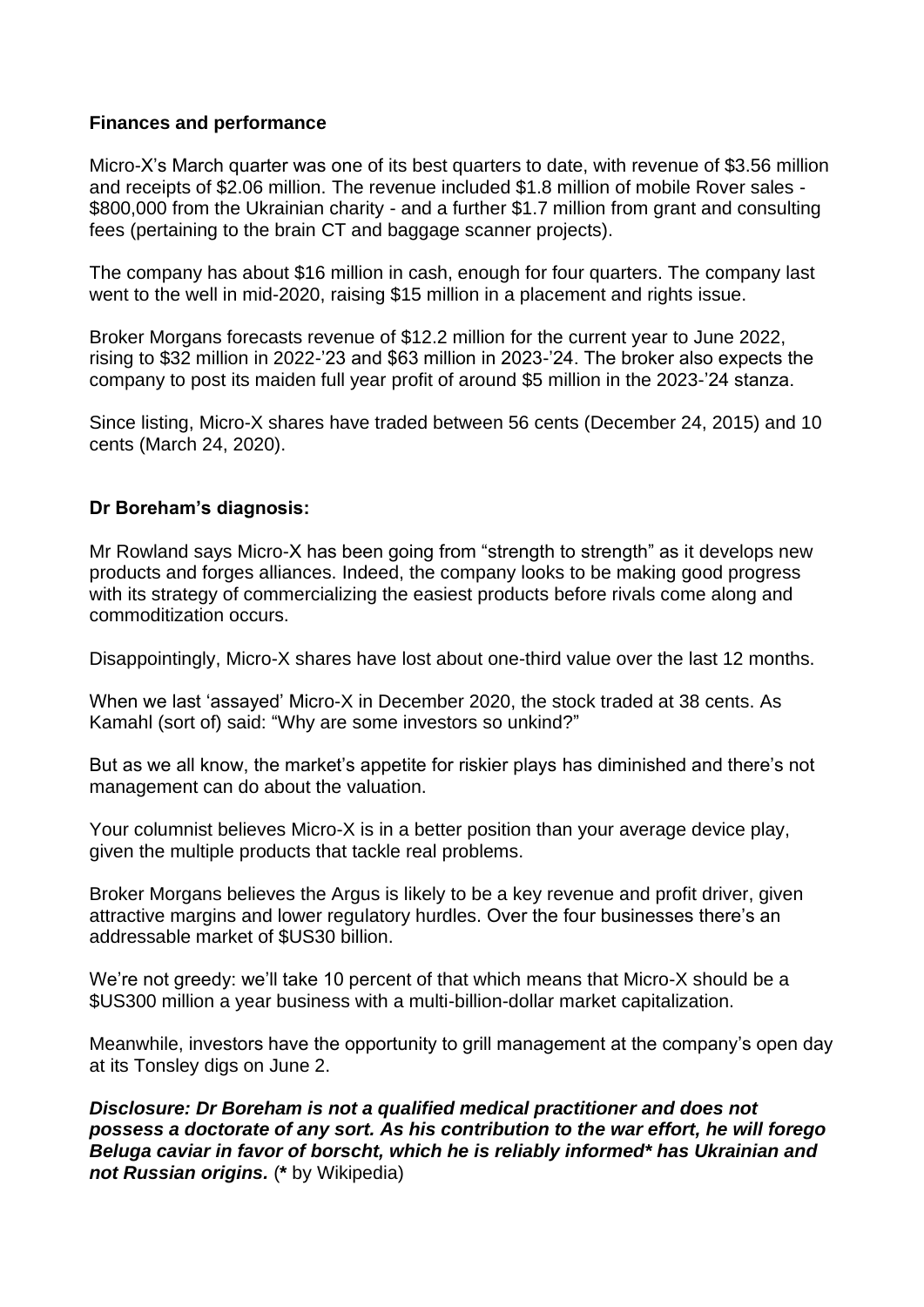## **AUSBIOTECH**

Ausbiotech says it has released a 10-year strategy for the Australian biotechnology industry, in consultation with more than 350 members of the industry.

Ausbiotech said the strategy, titled 'Biotechnology Blueprint: A Decadal Strategy for the Australian Biotechnology Industry', set out eight core areas of focus and had been written to align with the Federal Government's strategy for the industry.

In March, the Federal Minister for Health Greg Hunt released the 'Biotechnology in Australia - strategic plan for health and medicine' (BD: Mar 29, 2022).

This week, Ausbiotech said the eight-point plan began with support for commercialization form academia and industry, through programs, initiatives, partnerships and by supporting the development of collaborative structures.

Ausbiotech said it would deliver programs aimed at transitioning small companies to medium-sized companies, and medium-sized companies to large companies, by helping to address capability and skills gaps, and ensuring the industry had access to a diverse capital base and incentives to ensure companies continued to operate in Australia.

The organization said it would seek to increase the competitiveness of the Australian biotechnology sector relative to its overseas peers, using a mix of government and industry-led initiatives while ensuring the sector remained open to foreign investment. Ausbiotech said the sector would work with the domestic service industry to build "sovereign capabilities" and enable local sourcing and partnering, including in manufacturing, scale-up and the development of core drugs and devices.

The industry organization said it would increase the knowledge, awareness and understanding of the contribution made by the biotechnology sector, including through reporting on delivery progress of the blueprint.

Ausbiotech said it would "build, diversify and address gaps in access to capital across the variety of industry organizations to significantly increase the flow of capital to the biotechnology sector by \$1 billion annually".

The industry organization said it would work to address gaps in access to appropriate skills and talent through initiatives that it said would attract, build and retain skilled workers essential for the industry.

Ausbiotech said it would "delivery consistent momentum of the blueprint recommendations, using aligned metrics and evidence-based decision-making to guide changes and update, with shares accountabilities".

Ausbiotech chief executive officer Lorraine Chiroiu said Australia had "a wealth of innovative medicines, vaccines, and medical technologies being developed".

"To support them reaching Australian patients and improve and extend the quality of human life, we need to focus on creating the right environment for companies to innovate and grow, build dedicated research infrastructure, and enlist the Australian healthcare system as an active partner," Ms Chiroiu said.

Ausbiotech director Dr James Campbell said that "tackling industry's stubborn issues to develop a solutions-focused blueprint has been a challenging and exacting process, and I offer my congratulations to the executive of Ausbiotech for producing this visionary and extensive strategy for the coming decade".

"Lorraine and her team have done a great job of recognizing and addressing the core value drivers, and have developed a strategy that should motivate and enthuse all of Ausbiotech's stakeholders," Dr Campbell said.

"This process underscores the need for, and value of, Ausbiotech as the peak body for biotechnology in the country," Dr Campbell said.

Ausbiotech said the strategy was at [https://www.ausbiotech.org/documents/item/703.](https://www.ausbiotech.org/documents/item/703)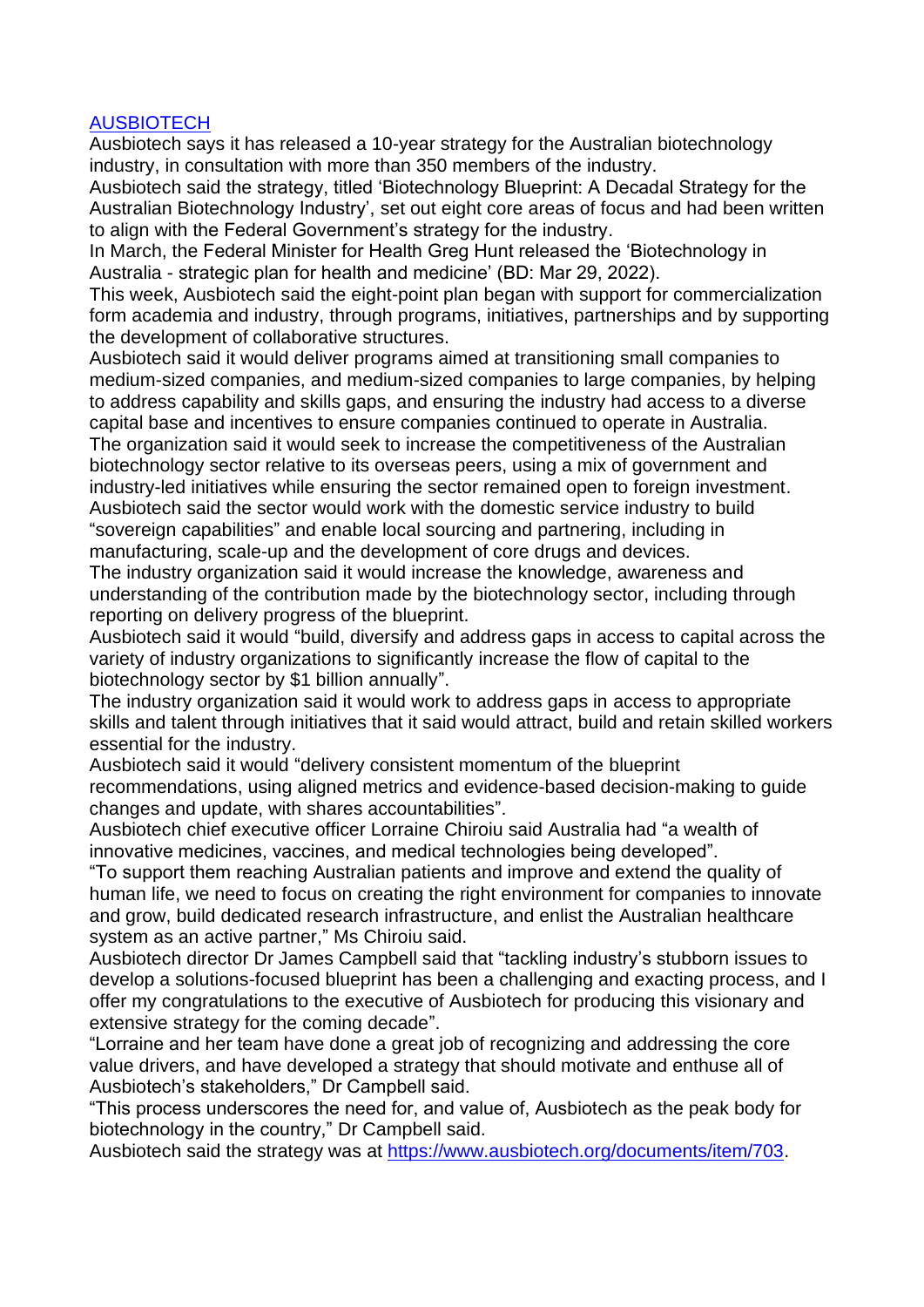# DOHERTY INSTITUTE

The Doherty Institute says it has dosed the first six participants in a trial of two Melbournemade vaccines for severe acute respiratory syndrome coronavirus-2 (Sars-Cov-2). The Doherty said the two vaccine candidates were developed with the Monash Institute of

Pharmaceutical Sciences and were distinct from existing vaccines.

The Institute said the vaccines would focus the immune response on the tip of the Sars-CoV-2 spike protein, called the receptor binding domain, which enabled the virus to enter and infect cells and elicited more than 90 percent of neutralizing antibodies following infection.

In January, the Institute said the Federal Government had provided \$1.5 million for two safety trials of Sars-Cov-2 vaccines (BD: Jan 17, 2022).

In March, The Doherty said it would begin a 114-person, phase I trial of two Australianmade 'proof-of-principle' vaccines for Sars-Cov-2, one of which it said was a protein vaccine, and the other an mRNA vaccine (BD: Mar 25, 2022).

The Institute said that the vaccines would present the Beta variant to the immune system, which was of the greatest concern when these vaccines were designed, but that it might improve immunity to Omicron, with the variants sharing two of the same key receptor binding domain (RBD) mutations.

Today, the Doherty said it would assess the safety and efficacy of a single dose of these vaccines as a fourth dose of a Covid-19 vaccine, with all participants already having received their third dose of an existing vaccine at least three months prior.

The Institute said the participants assessed at the Royal Melbourne Hospital would receive the RBD protein vaccine, the RBD mRNA vaccine or a placebo.

The Doherty said the randomized, double-blind, placebo-controlled study was the first time a side-by-side comparison would be undertaken of a protein and an mRNA based vaccine, with each vaccine being dosed at three levels.

Doherty Institute head of vaccine and immunization and principal investigator Prof Terry Nolan said the participants would be required to keep a diary of any symptoms they experienced over the following month.

The Doherty said it was uncertain how long the trial would take, but the analysis would begin after all 114 participants had been vaccinated and provided a blood sample. The Institute said the trial was open to healthy individuals aged 18 to 64 years in Victoria, who had received their third dose of a Covid-19 vaccine at least three months ago. For details on participating, go to: [https://bit.ly/39Zepu3,](https://bit.ly/39Zepu3) call 8344 9325, or email: [virgo](mailto:virgo-studies@unimelb.edu.au)[studies@unimelb.edu.au.](mailto:virgo-studies@unimelb.edu.au)

# AMPLIA THERAPEUTICS

Amplia says it has received ethics approval in Victoria for its phase II trial of AMP945 in first-line patients with advanced pancreatic cancer.

In April, Amplia said it had ethics approval in New South Wales to begin a 38-patient, open-label, single-arm phase II trial of its AMP945 in patients with advanced pancreatic cancer, but was awaiting the outcome of a second application to conduct the trial in Victoria (BD: Apr 6, 2022)

Today, the company said it had received approval for the Victoria trial, which would allow it "to accelerate recruitment into the trial".

Amplia managing-director Dr John Lambert said the second ethics approval would "allow us to recruit patients more rapidly and begin to generate early efficacy and safety results in people with pancreatic cancer".

Amplia was unchanged at 12 cents.